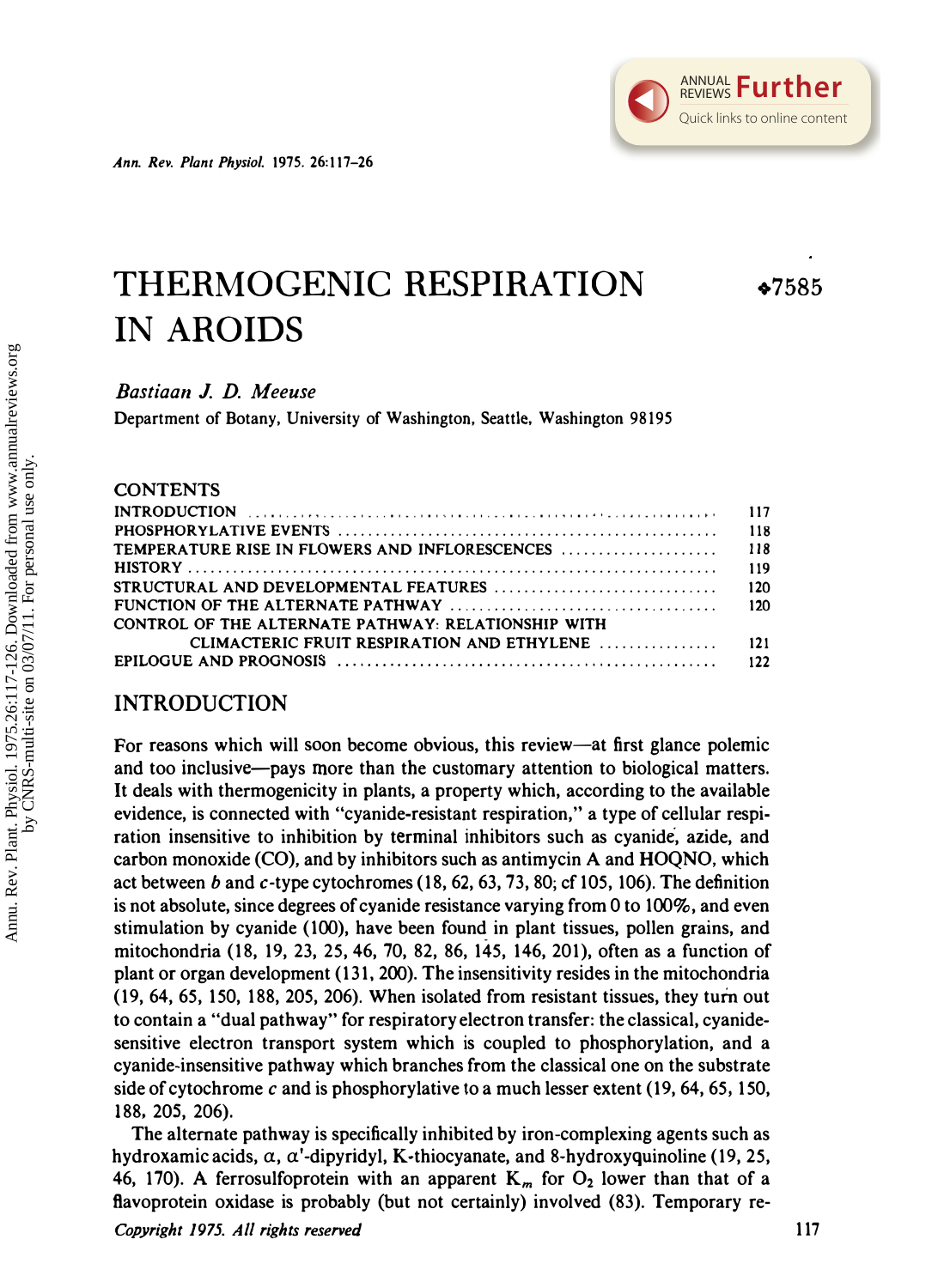#### 118 MEEUSE

placement of a functioning classical electron transport chain by the alternate one may lead to a lowering of the ATP level. This form of "uncoupling" should be distinguished clearly from what may occur in the classical chain under the influence of un couplers such as 2,4-dinitrophenol (74, 204) or fatty acids (12). The latter type will be referred to as "endogenous uncoupling." Both may lead to an increase in the rate of heat production (103, 151, 204, 205).

# PHOSPHORYLATIVE EVENTS

Experimentally it was found that improved isolation methods for plant mitochondria (47, 48, 79, 81) applied to various plant materials, including arum lilies, can lead to preparations which show respiratory control with tight coupling and ADP:O ratios similar to, but slightly lower than, those found with mammalian mitochondria (37, 49, 54, 133, 199, 203). The three sites of phosphorylation suggested for plant mitochondria agree well with those in mammalian mitochondria (37, 188), with site II between  $b$  and  $c$ -type cytochromes and site III between cytochrome a and  $a_3$ . In mitochondria from aroid appendices, all three sites can be operational (112, 204), resulting in ADP:O ratios as high as 2.7 for malate in Sauromatum (204). However, on the day of flowering the Sauromatum mitochondria are uncoupled (204), either endogenously or because the alternate pathway becomes operational. The low phosphorylative efficiency (75%) of mung bean mitochondria has been ascribed to the latter factor. Phosphorylative site I is retained (13, 14, 150, 188, 205, 206).

## TEMPERATURE RISE IN FLOWERS AND INFLORESCENCES.

Thermogenicity is especially obvious in floral organs (56) and has been studied most often in the water lily Victoria (45, 59, 95, 189) and in arum lilies such as Arum italicum (104, 132, 149), A. maculatum (24, 58,66,86-88, 104, Il l, 112, 152, 167, 168, 172-175), Sauromatum guttatum (29-31, 38-40, 75, 76, 90, 135, 138, 140, 141, 147, 176, 192-195), Symplocarpus foetidus (13, 35, 53, 61, 97, 98, 186-188, 196), Typhonium divaricatum (168, 169), Alocasia pubera (190), Schizocasia portei (52), and Philodendron selloum (143). The temperature difference with the environment may reach a value of 22° C in *Colocasia odora* and *Schizocasia portei*, and at least as much in *Philodendron selloum* and *Symplocarpus foetidus*. In biochemical circles, there has been a remarkable lack of precision in referring to the particular species and organ involved, e.g. "skunk cabbage," supposed to be identical with Symplocarpus foetidus, could refer just as well to Lysichitum americanum (Western skunk cabbage) which, however, has never been investigated biochemically.

The central column or spadix of Symplocarpus is completely covered with small hermaphroditic flowers which warm up, whereas in Sauromatum and Arum there has been a differentiation leading to separate staminate and pistillate flowers as well as a special, sterile, club or finger-like organ—the appendix or osmophore (198) which abundantly produces heat (and smell). In *Philodendron selloum*, incomplete staminate flowers are involved. Frequently overlooked also is the fact that the number of temperature maxima within an inflorescence varies from species to species (124), from two in Arum, Philodendron, and Sauromatum to five in Colocasia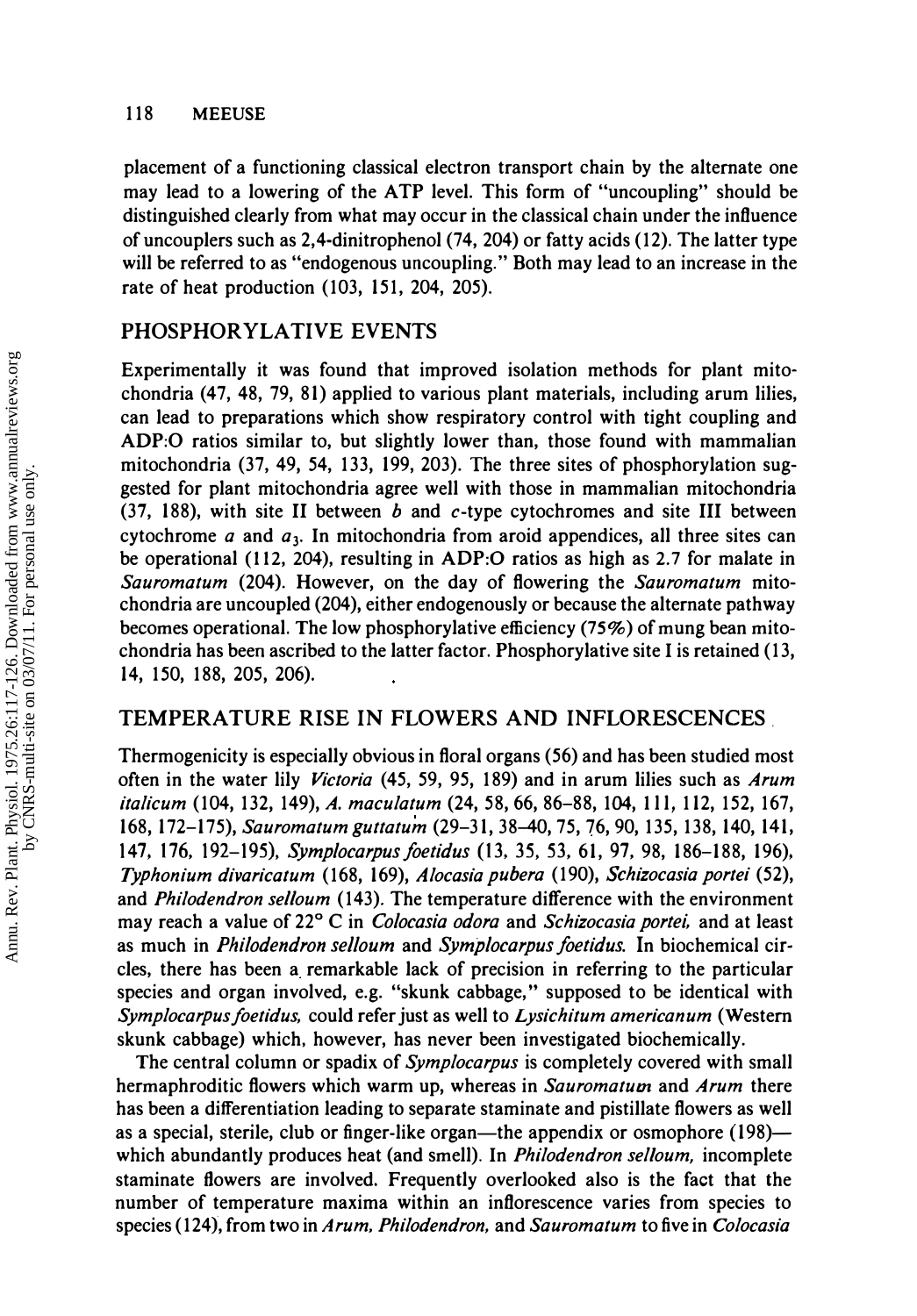odora. In forms possessing an appendix, the first maximum (produced right there, and the only one studied biochemically so far) is by far the highest. Since the heat serves as a "volatilizer" for the odoriferous compounds-often amines (176) or indole (38–40)—that attract the pollinators, and since in these forms obligatory cross-pollination is combined with proterogyny (55, 96, 102, 134, 153, 191, 198), it is no surprise that this maximum precedes the shedding of pollen by many hours (96).

### **HISTORY**

Explicit formulation of the dual pathway concept goes back to 1932, when Okunuki (145, 146) discovered the cyanide and CO insensitivity of Lilium auratum pollen. Light-reversal of the partial CO inhibition in certain pollens sometimes led to respiration values exceeding those of untreated material—the first indication that the action of cyanide and CO may involve more than a simple replacement of the blocked classical pathway by another (cf 70).

Thermogenesis in *Arum* was discovered by Lamarck in 1778 (104). Garreau (58) demonstrated the close relationship between heat development and oxygen consumption here. van Herk (192) ascribed the cyanide insensitivity of the respiration of the Sauromatum appendix to the absence of the cytochrome/cytochrome oxidase system and the presence of an autoxidizable flavoprotein. His ideas were essentially adopted, in the case of Arum maculatum, by James & Beevers (85, 86). However, the presence of the classical electron transfer system can be demonstrated easily in both cases, and at present the dual pathway concept seems the most suitable for explaining the cyanide-resistant respiration in Arum, Sauromatum, and Symplocarpus (172, 173, 207, 208). The various alternatives have been discussed ably by Bendall & Bonner (19). In the meantime, cyanide-resistant respiration had been demonstrated in storage tissues of potato, sweet potato, carrot, and Jerusalem artichoke (6-9,27,42,50,63-65, 68, 69, 101,115-123, 126, 144, 155, 158, 161-164, 197). It is now known to play a role also in the so-called climacteric respiration of fruit (180, 181), in roots (91-94), in mung bean seedlings (25, 79, 81, 82, 182-185), and in various microorganisms (67, 107-110, 171). Several reviews of cyanideinsensitive respiration in plants and the dual pathway concept are now available (18, 25, 80).

The brilliant contributions made by the workers at the Johnson Foundation (13, 19,25,36, 37,49, 53, 105, 113, 170, 180-188) in "sequencing" the electron carriers in mitochondria have been acknowledged by Ikuma (80), but new evidence requires modification of his scheme (p. 429). In 1974, Storey (personal communication) pulsed anaerobic CO-saturated Symplocarpus mitochondria with  $O<sub>2</sub>$  and looked at the kinetics of the carriers oxidized mainly by the alternate pathway. Rapid kinetics were observed for ubiquinone (UQ, midpoint potential  $+70$  mV) and a portion of the flavoprotein component, indicating that a nonfluorescent flavoprotein  $F_{\text{ma}}$ , with a midpoint potential of about 20 mY in Symplocarpus and 40 mY in mung bean mitochondria, is the link between the classical and the alternate pathway. The more highly oxidized  $F_{ma}$  is, the less well it functions as electron donor to the alternate oxidase. The redox states of UQ and  $F_{ma}$  in state 4 and 3 are such that the plant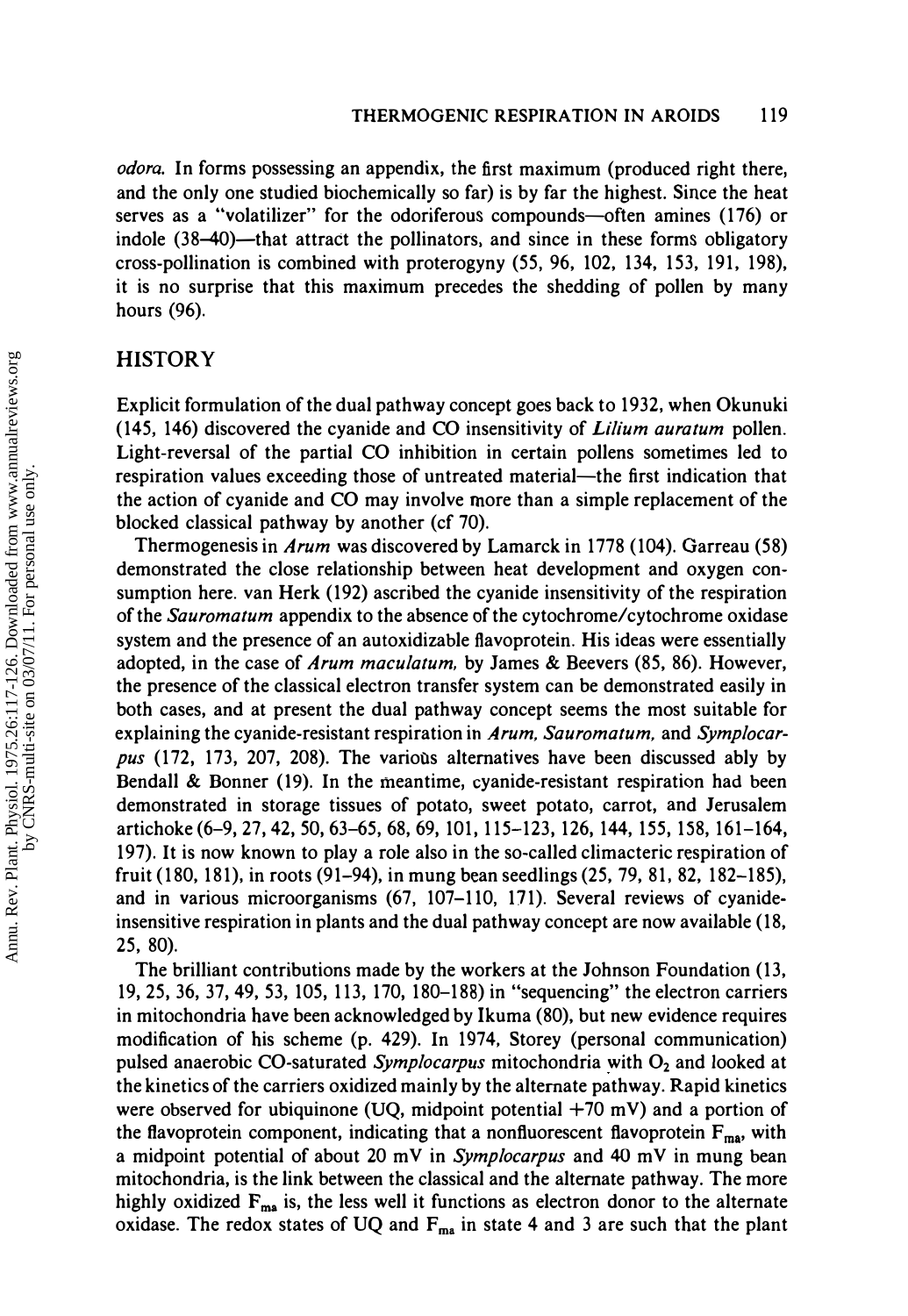#### 120 MEEUSE

mitochondrion can shift most of its electron transport through the cytochrome chain in state 3 and through the alternate pathway in state 4.

#### STRUCTURAL AND DEVELOPMENTAL FEATURES

The importance of cellular organization in fruit ripening has been stressed by Solomos & Laties (179). During the development of the appendix of Arum and  $Saurom\hat{atum}$ , when important permeability changes of  $Saurom\hat{atum}$ , there is an enlarge-is an enlarge-is an enlarge-is an enlarge-is an enlarge-is an enlarge-is an enlarge-is an enlarge-is an enlarge-is an enlarge-is an enla

ment of individual mitochondria with a corresponding increase in the number of cristae per mitochondrion (22, 175). Microbodies or peroxisomes (21, 149) do not seem to be involved in the metabolic flare-up. Nitrogen metabolism (20, 57) is especially intense on the day of flowering and afterwards. The notion that the amines which attract the pollinators are formed through decarboxylation of amino acids (156, 174) has recently been challenged (71,72); amino acid/aldehyde transamination may be the preferred pathway for biosynthesis of primary aliphatic amines in flowering plants. In Sauromatum, the respiratory  $CO<sub>2</sub>$  produced by the appendix shows a marked decrease in  ${}^{13}C$  on flowering day (204; cf 84). This may reflect a greater metabolic participation of fatty acids, important because these may act as uncouplers (12).

The increased cyanide-insensitive respiration of slices of storage tissue is accompanied by an increase in the number of mitochondria, presumably through fission of preexisting mitochondria (123) without a corresponding increase in cell number (8, 9, 122, 144). The newly formed mitochondria are heavier than the preexisting ones, probably because they contain more NADH dehydrogenase (64) and nonheme iron oxidase and are more resistant to cyanide (144, 164). Their aerobic biogenesis is, understandably, accompanied by the synthesis of new RNA species and proteins (11, 28, 42, 50, 121, 197), while various metabolic activities such as the uptake of phosphate, sulfate, and glucose (6, 64, 69, 100, 117, 126, 158), operation of the pentose phosphate pathway (6), and glycolysis-fed Krebs cycle activities (3-5, 117, 118, 158) are also boosted. In potato slices, certain changes occur in the NAD/ NADP ratio (27), important because plant mitochondria have been said to lack NADP (78, 80, 113).

# FUNCTION OF THE ALTERNATE PATHWAY

Upon injury, many plants release HCN from cyanogenie glycosides, but the latter are not in evidence where the alternate pathway is the most obvious  $(Arum, Sym$ plocarpus, Lilium auratum pollen). Free CO, although present in concentrations up to 12% in the internal cavity of the brown alga *Nereocystis* (114, 157), is rare in plants. Confrontation of plant tissues with cyanide or CO thus is largely a laboratory event—hardly something Nature could have selected for. Therefore, no student of evolution can easily accept the idea that the alternate pathway has become fairly common in plants when it will become functional only after exposure of tissues to cyanide or CO (188).

Of course, the situation in isolated mitochondria may not always reflect the situation in intact tissues. When plants produce the heat that will volatilize the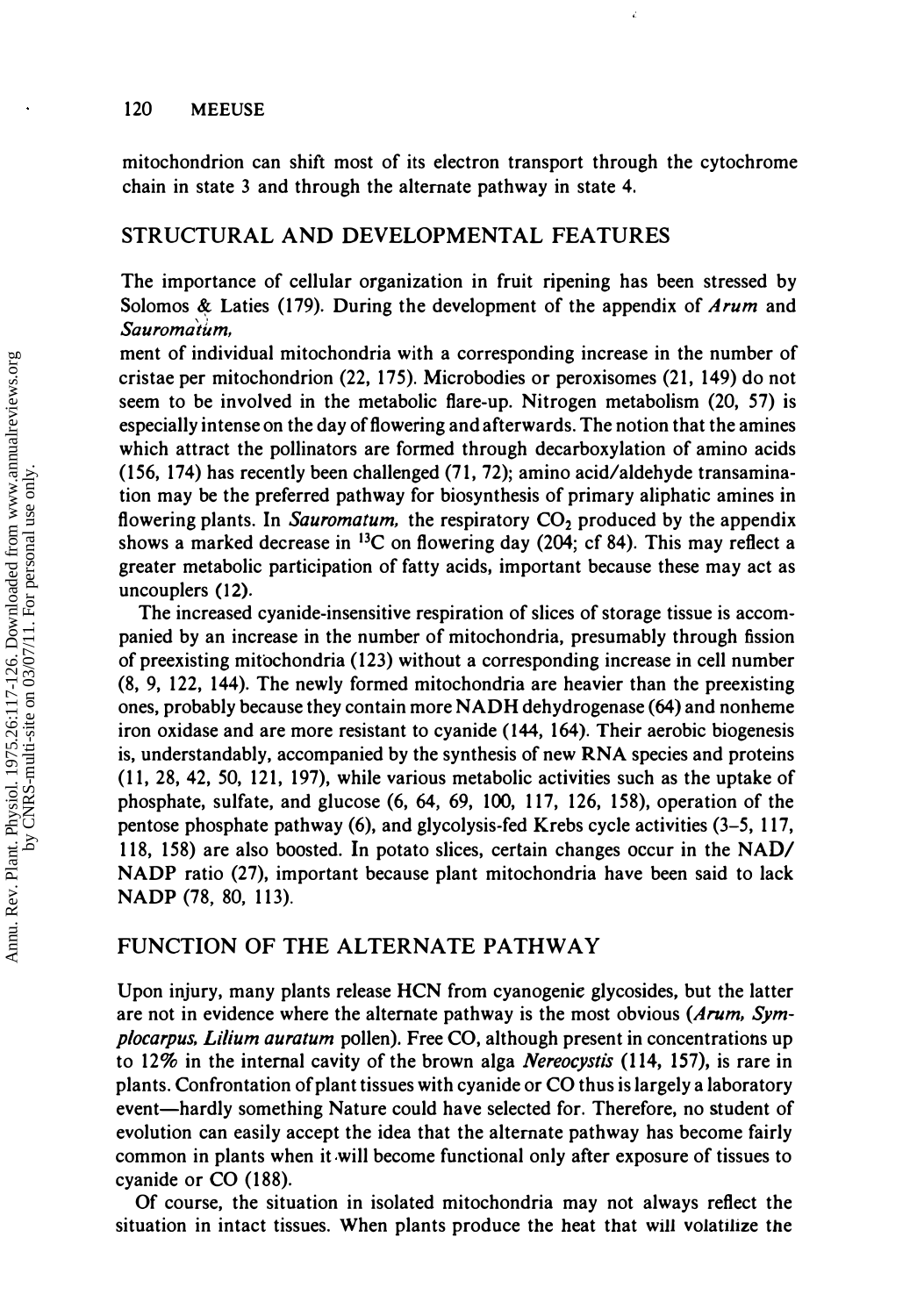odoriferous principles that attract the pollinators, the survival value of the alternate pathway seems obvious. In Symplocarpus, the long-lasting heat production guarantees development of the inflorescence and pollination, even at subfreezing environmental temperatures (97,98). Associating the alternate pathway with thermogenesis remains legitimate, for although it is true that its operation does not in all cases lead to a drop in the ATP level (which may even rise somewhat), it is obvious that a greatly increased flow of respiratory electrons is needed to maintain such ATP constancy when the number of phosphorylative sites is reduced from three to one (188, 206). Crudely phrased, more "fuel" has to be �'burned" to obtain the same amount of ATP as in the classical situation, and this constitutes thermogenicity.

For Arum mitochondria, Passam & Palmer (150) recently have supplemented this circumstantial evidence with direct experimental data. The rate of oxidation of ascorbate plus tetramethylphenylene diamine (TMPD), which enters the cytochrome chain at cytochrome  $c$ , in this case is somewhat lower than that of malate or succinate, in contrast to the situation in mitochondria from rat liver, Jerusalem artichoke, and mung bean, where the effect of ascorbate plus TMPD far surpasses that of the other two electron donors. In the absence of cyanide, cytochrome oxidase therefore may not always act as the major terminal oxidase in Arum appendix mitochondria. Since heat development in the appendix of *Arum* and *Sauromatum* is confined to less than 12 hr, meticulous attention to the particular developmental stage of the appendices used is clearly imperative. In 1974, Lance (112) reached a similar conclusion on the basis of ADP:O ratios. As the inflorescence of Arum develops, the efficiency of oxidative phosphorylation decreases due to increased participation of the alternate pathway, endogenous uncoupling, and activity of a mitochondrial ATPase (cf 29).

In bean hypocotyl mitochondria, where thermogenicity is not at issue, the alternate pathway comes into play only when the ADP level is low enough to limit the cytochrome pathway rate (13). It may be required either to increase the flux through the citric acid cycle or to increase the oxidation of cytoplasmic NADH (48) in the absence of a phosphate acceptor (81). The alternate pathway probably modulates a balance between the availability of reducing equivalents and that of high energy adenylates  $(3-5, 63, 80, 100)$ . The latter affect various enzymes allosterically  $(10, 100)$ 90, 159), are obligatory for the functioning of succinyl-CoA synthetase in plants (148), and strongly influence the fate of malate (210), which has been receiving increased attention (77, 128-130).

# CONTROL OF THE ALTERNATE PATHWAY; RELATIONSHIP WITH CLIMACTERIC FRUIT RESPIRATION AND ETHYLENE

In slices of storage tissues, oxygen plays an important role in the development of cyanide-resistant respiration (64, 115; cf 33). Volatile aldehydes may act as the trigger  $(115, 116)$ . In the brown adipose tissue of mammals, thermogenicityprobably based on endogenous uncoupling-is under the control of hormones and external temperature (15, 41, 43, 44, 89, 125, 177, 178, 202). The environmental temperature rise in the daytime has also been invoked to help account for the climacteric events in *Arum*; untortunately, they do not start until late in the after-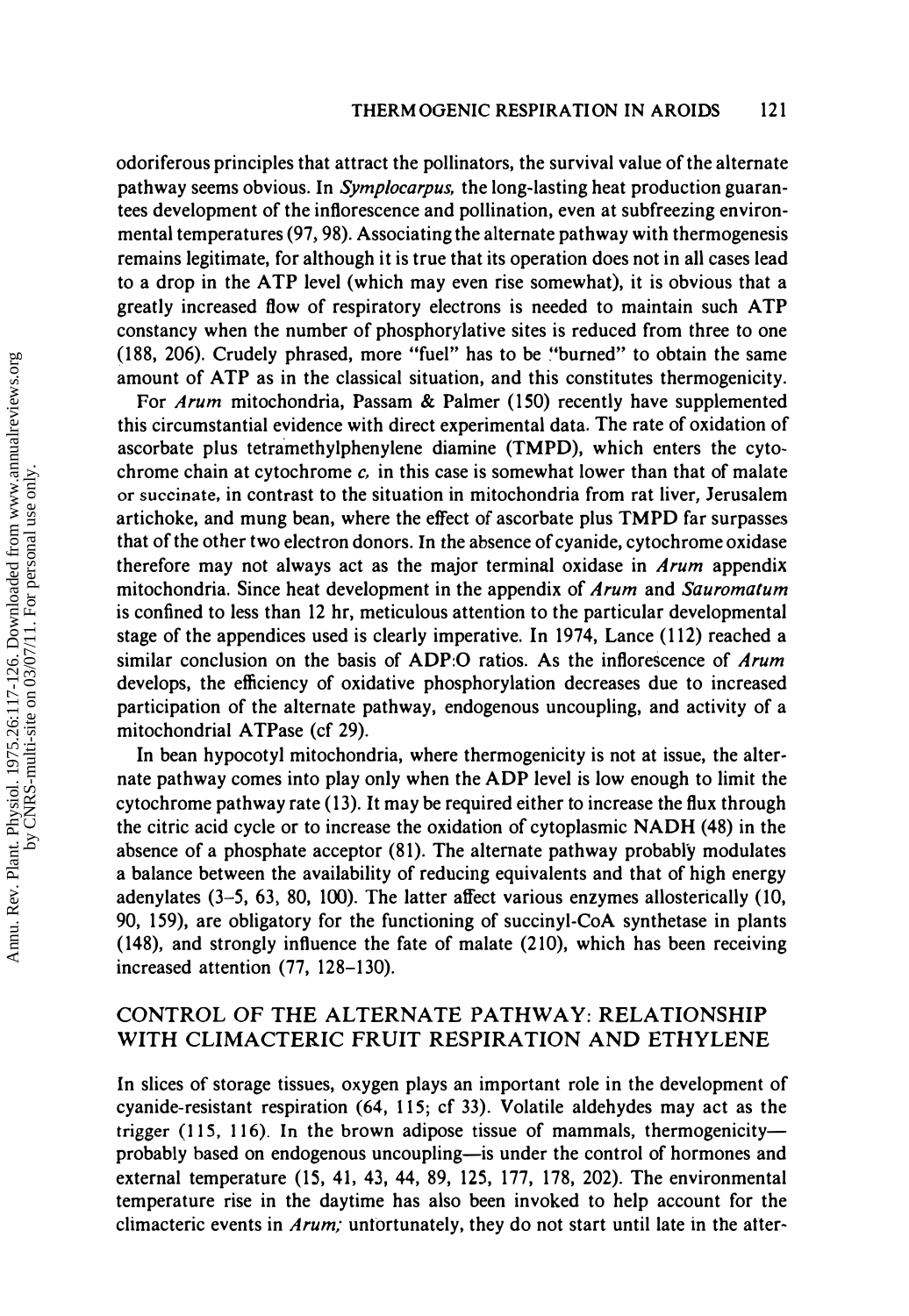noon. In actuality, thermogenicity in arum lilies is controlled primarily by the light/dark regime (135, 136, 139, 167; cf 59), and secondarily by hormonal influences (30, 139, 193, 194). Exposure of Sauromatum inflorescences, kept in constant light, to a single 6-hr "dark shot" leads to a metabolic peak 40-45 hr after the beginning of the shot (31). The regime probably leads to production in the staminate flower primordia of a triggering hormone ("calorigen"), which can be shown to be present in the appendix about 22 hr before the heating starts. Injection of the extracted hormone into appendices amputated 2 days before the expected metabolic explosion leads to heating and smell production after a lag time of about a day (30, 193, 194). Chen & Meeuse (38, 40), concentrating on the production of the easily demonstrable compound indole under the influence of the hormone, have designed a bioassay for calorigen and have purified two active principles (calorigen I and II) with its aid. Both are low-molecular compounds which have now been characterized chemically to a considerable extent.

At the intracellular level, Bahr & Bonner (13) have shown the complete independence in vitro of the alternate path from ATP and ADP. For isolated Symplocarpus mitochondria, they have suggested (14) that the distribution of respiratory electrons over the two pathways is regulated by an eqUilibrium mechanism of two postulated carriers possessing  $E_0'$  values of such magnitude that they ensure full reduction of the component connected to the cytochrome oxidase, while the carrier feeding electrons into the alternate path is completely or partially oxidized. It is difficult to see, however, how such a system could lead to the nearly complete suppression of the classical pathway under certain circumstances.

Ethylene, like cyanide, often stimulates respiration (1, 2). In postharvest fruit respiration (160), the exact role of ethylene is hard to evaluate because of the multiplicity of events (32, 103, 142, 209). However, for intact avocados and for potatoes (where ripening is not at issue) Solomos & Laties (180, 181; cf 33, 154) could show that ethylene and HCN (gas) produce identical responses in glycolysis and respiration. The presence of the cyanide-resistant path, and not necessarily "ripening," seems to be the prerequisite for ethylene to stimulate respiration. Indeed, tissues stimulated by ethylene are also stimulated by cyanide (154), while conversely ethylene has no effect on plant materials strongly inhibited by cyanide (180). Both agents are thought to divert electrons actively from the classical respiratory chain to the alternate path, an ability which they probably share with calorigen (137). The mechanism giving rise to the increase in glycolysis which accompanies the respiratory boost is not clear. In some other instances of glycolytic boosts (no matter what the cause), phosphofructokinase (PFK) and/or pyruvate kinase (PK) have been implicated (16, 17, 26, 34, 60, 75, 76, 99, 127, 155). In banana, preclimacteric PFK displays toward its substrate a negative cooperativity (165, 166) which is partially abolished at the start of the climacteric; this amounts to an activation of the rate-limiting enzyme PFK.

#### EPILOGUE AND PROGNOSIS

In 1973, Dizengremel et al (46) found that cyanide-resistant and cyanide-sensitive mitochondria contain about the same proportion of ferrosulfoproteins with non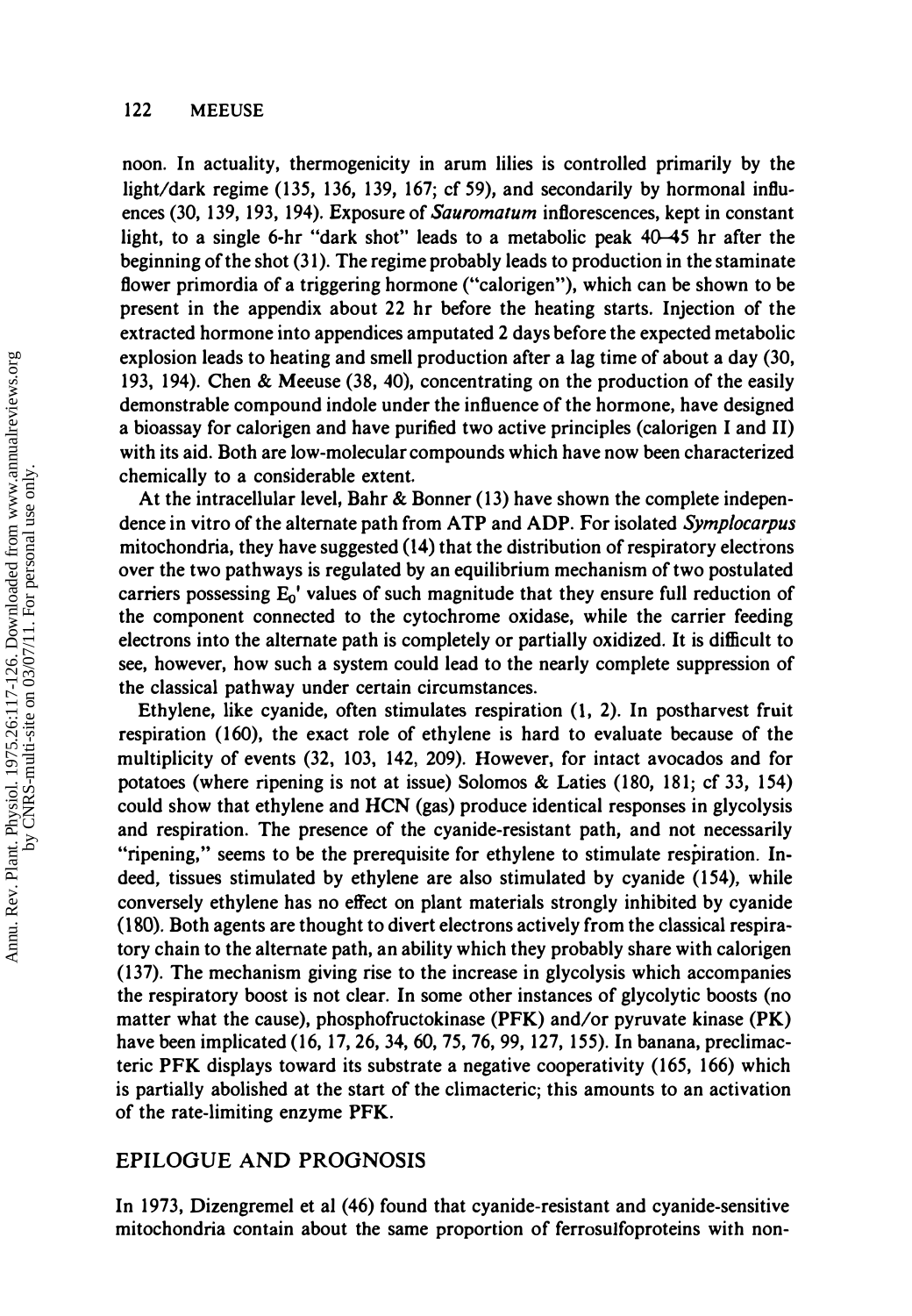heme iron and labile sulfur. They interpreted this to mean that the alternate pathway is common but is operational in some cases only. They use the observation that cyanide resistance can be induced easily by certain experimental treatments (64, 107) as further evidence that the "switching on" of the alternate pathway does not depend on a de novo large-scale synthesis of ferrosulfoproteins, but rather on a control mechanism that makes enzymatic proteins already present in the mitochondrial membrane more accessible to oxygen (cf 84, 204). The problem is how to reconcile this concept with the proved production of new and heavy mitochondria in storage tissue slices (8, 9, 122, 123, 144). The first order of the day will be to solve this controversy. Identification of the "second oxidase" is essential. It is also imperative to elucidate the chemical nature of calorigen and to compare its triggering action with that exerted by ethylene, CO, and cyanide. Details of respiratory electron transfer mechanisms and phosphorylative sites remain to be worked out in several cases.

#### Literature Cited

- 1. Abeles, F. B. 1972. Ann. Rev. Plant Physiol. 23:259-92
- 2. Abeles, F. B. 1973. Ethylene in Plant Biology. New York: Academic. 302 pp.
- 3. Adams, P. B. 1970. Plant Physiol. 45:495-99
- 4. Ibid, 500-3
- 5. Adams, P. B., Rowan, K. S. 1970. Plant Physiol. 45:490-94
- 6. ap Rees, T., Beevers, H. 1960. Plant Physiol. 35:839-47
- 7. ap Rees, T., Bryant, J. A. 1971. Phytochemistry 10: 1183-90
- 8. Asahi, T., Honda, Y., Uritani, I. 1966. Arch. Biochem. Biophys. 113:498-99
- 9. Asahi, T., Majima, R. 1969. Plant Cell Physiol. 10:317-23
- 10. Atkinson, D. E. 1966. Ann. Rev. Biochem. 35:85-124
- II. Bacon, 1. S. D., MacDonald, I. R., Knight, A. H. 1965. Biochem. J. 94:175-82
- 12. Baddeley, M. S., Hanson, J. B. 1967. Plant Physiol. 42:1702-10 .
- 13. Bahr, J. T., Bonner, W. D. Jr. 1973. J. Bioi. Chem. 248:3441-45
- 14. Ibid, 3446–50
- 15. Ball, E. C., Jungas, R. L. 1961. Proc. Nat. Acad. Sci. USA 47:932-41
- 16. Barker, 1., Khan, M. A. A., Solomos, T. 1967. New Phytol. 66:577-96
- 17. Barker, J., Solomos, T. 1962. Nature 169:189-91
- 18. Beevers, H. 1961. Respiratory Metabolism in Plants. Evanston, Ill. & White Plains, N.Y.: Row-Peterson. 232 pp.
- 19. Bendall, D. S., Bonner, W. D. Jr. 1971. Plant Physiol. 47:236-45
- 20. Berger, C. 1970. Z. Pflanzenphysiol. 62:259-69
- 21. Berger, C., Gerhardt, B. 1971. Planta 96:326-38
- 22. Berger, C. Schnepf, E. 1970. Protoplasma 69:237-51
- 23. Bonner, W. D. Jr. 1965. Plant Biochemistry, ed. J. Bonner, J. E. Varner, 89- 123. New York/London: Academic. 1054 pp.
- 24. Bonner, W. D. Jr., Bendall, D. S. 1968. Biochem. J. 109:47P
- 25. Bonner, W. D. Jr., Christensen, E. L., Bahr, J. T. 1972. Biochemistry and Biophysics of Mitochondrial Membranes, ed. G. F. Azzone, 113-19. New York/ London: Academic
- 26. Bourne, D. T., Ranson, S. L. 1965. Plant Physiol. 40:1178-90
- 27. Brinkman, F. G., van der Plas, L. H. W., Verleut, J. D. 1973. Z. Pflanzenphysiol. 68:364-72
- 28. Bryant, J. A., ap Rees, T. 1971. Phytochemistry 10: 1191-97
- 29. Buggeln, R. G., Meeuse, B. J. D. 1967. Proc. Kon. Ned. Akad. Wetensch. Ser.  $C.70:515-25$
- 30. Buggeln, R. G., Meeuse, B. J. D. 1971. Can. J. Bot. 49:1373-77
- 31. Buggeln, R. G., Meeuse, B. J. D., Klima, J. R. 1971. Can. J. Bot. 49:1025-31
- 32. Burg, S. P., Burg, E. A. 1967. Plant Physiol. 42:144-52
- 33. Burton, W. G. 1950. New Phytol. 49:121-34
- 34. Chalmers, D. J., Rowan, K. S. 1971. Plant Physiol. 48:235-40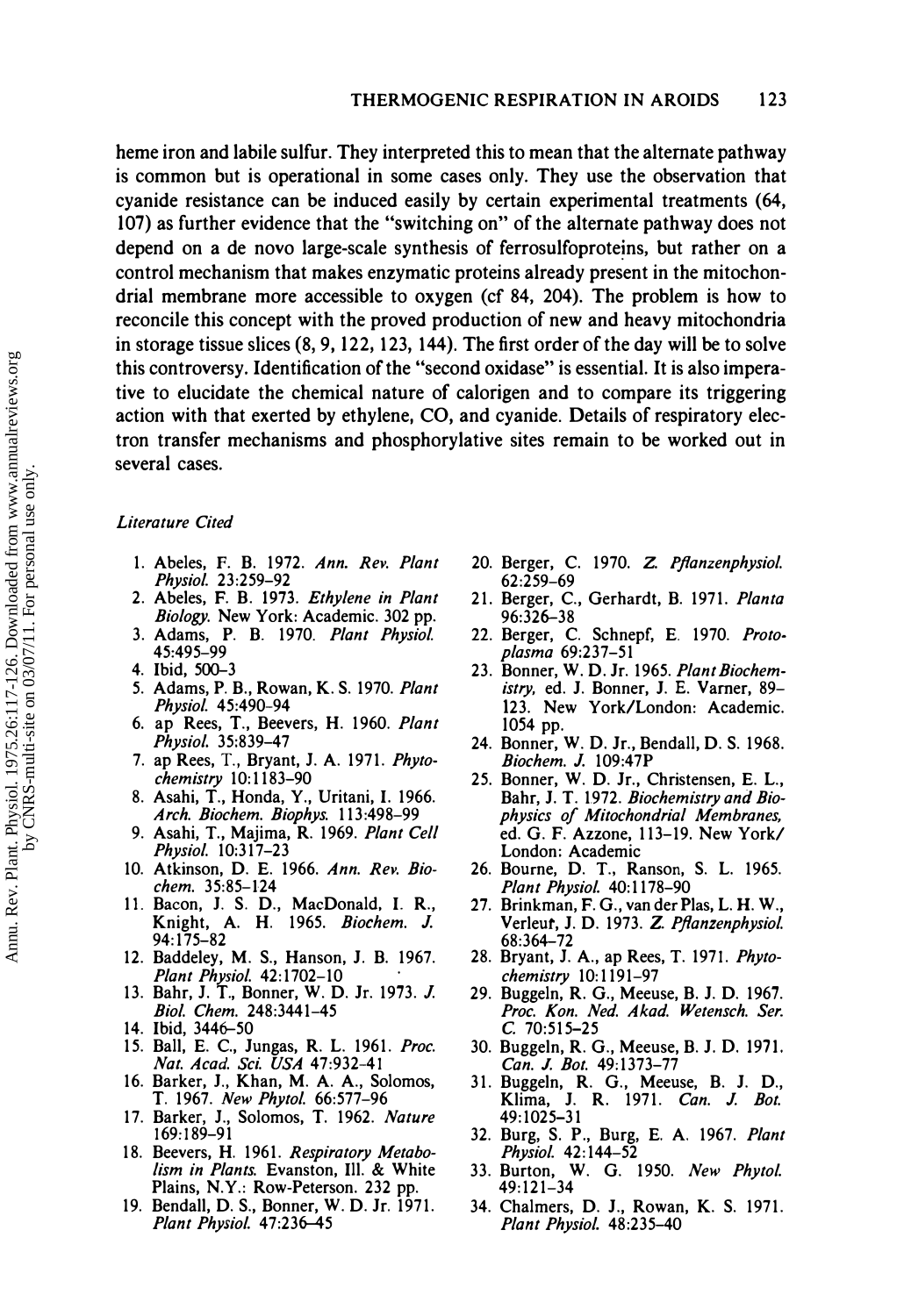- 35. Chance, B., Bonner, W. D. Jr. 1965. Plant Physiol. 40:1198-1204
- 36. Chance, B., Bonner, W. D. Jr., Storey, B. T. 1968. Ann. Rev. Plant Physiol. 19:295-320
- 37. Chance, B., Williams, G. R. 1956. Advan. Enzymol. 17:65
- 38. Chen, J., Meeuse, B. J. D. 1971. Am. J. Bot. 58:478
- 39. Chen, J., Meeuse, B. J. D. 1971. Acta Bot. Neer. 20:627-35
- 40. Chen, J., Meeuse, B. J. D. 1972. Plant Cell Physiol. 13:831-41
- 41. Christiansen, E. N., Pedersen, J. I., Grav, H. J. 1969. Nature 222:857–60
- 42. Click, R. E., Hackett, D. P. 1963. Proc. Nat. Acad. Sci. USA 50:243-50
- 43. Dawkins, M. J. R., Hull, D. 1964. J. Physiol. 172:216-38
- 44. Dawkins, M. J. R., Hull, D. 1965. Sci. Am. 213:62-67
- 45. Decker, J. S. 1936. See Ref. 189, pp. 479,496
- 46. Dizengremel, P., Chauveau, M., Lance, C. 1973. *C. R. Acad. Sci. Paris Ser. D*<br>277:239–242
- 47. Douce, R., Christensen, E. L., Bonner, W. D. Jr. 1972. Biochim. Biophys. Acta 275:148-60
- 48. Douce, R., Mannella, C. A., Bonner, W. D. Jr. 1973. Biochim. Biophys. Acta 292:105-16
- 49. Dutton, P. L., Storey, B. T. 1971. Plant Physiol. 47:282-88
- 50. Edelman, J., Hall, M. A. 1965. Biochem. J. 95:403-10
- 51. Eilam, Y. 1965. J. Exp. Bot. 16:614-27
- 52. EI-Din, S. M. 1968. Naturwissenschaften 12:658-59
- 53. Erecinska, M., Storey, B. T. 1970. Plant Physiol. 46:618-24
- 54. Estabrook, R. W. 1961. J. Biol. Chem. 236:3051-57
- 55. Faegri, K., van der Pijl, L. 1971. *The* Principles of Pollination Ecology. Oxford: Pergamon. 291 pp. 2nd rev. ed.
- 56. Fischer, H. 1960. Encycl. Plant Physiol. 2:520-35
- 57. Fischer, H., Specht-Jurgensen, I., Fleck-Gerndt, G. 1972. Beitr. Biol. Pflanz. 48:243–53
- 58. Garreau, M. 1851. Ann. Sci. Nat. Bot. (Paris) 3e Ser. 16:250-56
- 59. Gessner, F. 1960. Planta 54:453-65
- 60. Ghosh, A., Chance, B. 1964. Biochem. Biophys. Res. Commun. 16:174-81
- 61. Hackett, D. P. 1956. Plant Physiol. 31: suppl. XL
- 62. Hackett, D. P. 1959. Ann. Rev. Plant Physiol. 10: 113-46
- 63. Hackett, D. P. 1963. Control Mechanisms in Respiration and Fermentation, ed. B. Wright, 105-27. New York: Ronald
- 64. Hackett, D. P., Haas, D. W., Griffiths, S. K., Niederpruem, D. J. 1960. Plant Physiol. 35:8-19
- 65. Hackett, D. P., Rice, B., Schmid, C. 1960. J. Biol. Chem. 235:2140–44
- 66. Hackett, D. P., Simon, E. W. 1954. Nature 173:162-63
- 67. Hall, D. O., Greenawalt, 1. W. 1964. Biochem. Biophys. Res. Commun. 17:565-69
- 68. Hanebuth, W. F., Chasson, R. M. 1972. Plant Physiol. 49:857-59
- 69. Hanebuth, W. F., Chasson, R. M., Pittman, D. 1974. Physiol. Plant. 30: 273-78
- 70. Hanes, C. S., Barker, J. 1931. Proc. Roy. Soc. B 108:95–118
- 71. Hartmann, T., Dönges, D., Steiner, M. 1972. Z. Pflanzenphysiol. 67:404-17
- 72. Hartmann, T., IIert, H.-I., Steiner, M. 1972. Z. Pflanzenphysiol. 68:11-18
- 73. Hartree, E. F. 1957. Advan. Enzymol. 18:1-64
- 74. Hess, C. M., Meeuse, B. J. D. 1967. Acta Bot. Neer. 16:188-96
- 75. Hess, C. M., Meeuse, B. J. D. 1968. Proc. Kon. Ned. Akad. Wetensch. Ser. C 71:443-55
- 76. Ibid, 456-71
- 77. Hobson, G. E. 1970. Phytochemistry 9:2257-63
- 78. Ikuma, H. 1967. Science 158:529
- 79. Ikuma, H. 1970. Plant Physiol. 45:773-81
- 80. Ikuma, H. 1972. Ann. Rev. Plant Physiol. 23:419-36
- 81. Ikuma, H., Bonner, W. D. Jr. 1967. Plant Physiol. 42:67-75
- 
- 82. Ibid, 1535–44<br>83. Ikuma, H., Schindler, F. D., Bonner, W. D. Jr. 1964. Plant Physiol. 39: suppl. LX
- 84. Jacobson, B. S., Laties, G. G., Smith, B. N., Epstein, S., Laties, B. 1970. *Bio*chim. Biophys. Acta 216:295-304
- 85. James, W. O. 1953. Plant Respiration. Oxford: University Press. 282 pp.
- 86. James, W. O., Beevers, H. 1950. New Phytol. 49:353-74
- 87. James, W. O., Elliott, D. C. 1955. Nature 175:89
- 88. James, W.O., Elliott, D. C. 1955. New Phytol. 57:230-34
- 89. Joel, C. D. 1965. Adipose Tissue (Handb. Physiol Sect. 5), ed. A. E. Reno1d, G. F. Cahill Jr., 59-86. Washington, D.C.: Am. Physiol. Soc.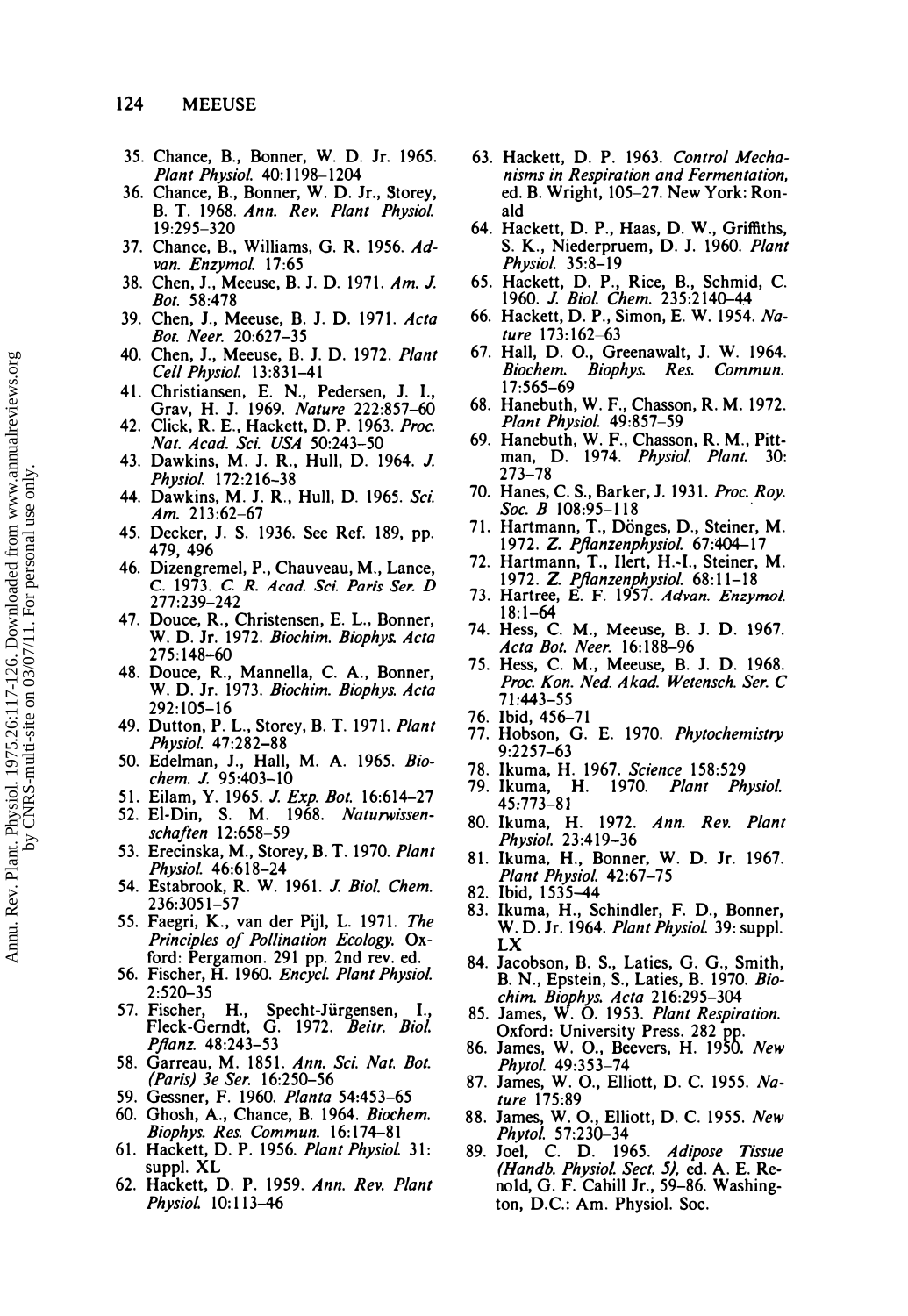- 90. Johnson, T. F., Meeuse, B. J. D. 1972. Proc. Kon. Ned. Akad. Wetensch. Ser C 74:1-19
- 91. Kano, H., Kumazawa, K. 1972. Plant Cell Physiol. 13:237-44
- 92. Ibid 1973. 14:673-80
- 93. Kano, H., Kumazawa, K., Mitsui, S. 1969. J. Sci. Soil Animal Fertilizers Jap. 40:473-78
- 94. Ibid 1970.41:213-17
- 95. Knoch, E. 1899. Bibliog. Bot. 9, 47:1-60
- 96. Knoll, F. 1926. Abh. Zool.-Bot. Ges. Wien 12:379-482
- 97. Knutson, R. M. 1972. Am. Midl. Natur. 88:251-54
- 98. Knutson, R. M. 1974. Science 186: 746-47
- 99. Kohr, M. J., Beevers, H. 1971. Plant Physiol. 47:48-52
- 100. Ko1attukudy, P. E., Reed, D. J. 1966. Plant Physiol. 41:661-69
- 101. Kozuka, Y., Uritani, I. 1973. Plant Cell Physiol. 14: 193-96
- 102. Kugler, H. 1970. Einfiihrung in die Blütenökologie. Stuttgart: G. Fischer. 345 pp. 2nd ed.
- 103. Lacher, 1. R., Amador, A., Snow, K. 1966. Plant Physiol. 41:1435-38
- 104. Lamarck, J. B. de 1778. Flore Française 3:538
- 105. Lambowitz, A. M., Bonner, W. D. Jr. 1973. Biochem. Biophys. Res. Commun. 52:703-11
- 106. Lambowitz, A. M., Bonner, W. D. Jr. 1973. Plant Physiol. 51: suppl. 10
- 107. Lambowitz, A. M., Slayman. C. W. 1971. J. Bacteriol. 108: 1087-96
- 108. Lambowitz, A. M., Slayman, C. W., Slayman, C. L. 1972. *J. Biol. Chem.* 247:1536-45
- 109. Lambowitz, A. M., Smith, E. W., Slay-<br>man, C. W. 1972. J. Biol. Chem. 247:4850-58
- 110. Ibid, 4859-65
- 111. Lance, C. 1972. Ann. Sci. Nat. Bot. 12e Ser. 13:477-95
- 112. Lance, C. 1974. Plant Sci. Lett. 2:165-71
- 113. Lance, c., Bonner, W. D. Jr. 1968. Plant Physiol. 43:756-66
- 114. Langdon, S. 1916. Publ. Puget Sound Biol. Sta. 1:237-46
- 115. Laties, G. G. 1962. Plant Physiol. 37:679-90
- Laties, G. G. 1963. See Ref. 63, 129-55
- 117. Laties, G. G. 1964. Plant Physiol. 39:391-97
- 118. Ibid, 654-63
- 119. Laties, G. G. 1967. Aust. J. Sci. 30:193- 203
- 120. Laties, G. G., Hoelle, C. 1965. Plant Physiol. 40:757-64
- 121. Leaver, C. I., Key, I. L. 1967. Proc. Nat. Acad. Sci. USA 57:1338-44
- 122. Lee, S. G., Chasson, R. M. 1966. Physiol. Plant. 19:194-98
- 123. Ibid, 199-206
- 124. Leick, E. 1915. Ber. Deut. Bot. Ges. 33:518-536
- 125. Lindberg, 0., Ed. 1970. Brown Adipose Tissue. New York: Elsevier
- 126. Loughman, B. C. 1960. Plant Physiol. 35:418-24
- 127. Lynen, F. 1963. See Ref. 63, 289-306
- 128. Macrae, A. R. 1971. Phytochemistry 10:1453-58
- 129. Ibid, 2343-47
- 130. Macrae, A. R., Moorhouse, R. 1970. Eur. J. Biochem. 16:96-102
- 131. Marsh, P. B., Goddard, D. R. 1939. Am. J. Bot. 26:724-28
- 132. Matile, P. 1958. Ber. Schweiz. Bot. Ges. 68:295-306
- 133. Matlib, M. A., Kirkwood, R. C., Smith, J. E. 1971. *J. Exp. Bot.* 22:291–303
- 134. Meeuse, B. J. D. 1961. The Story of Pol*lination.* New York: Ronald. 243 pp.
- 135. Meeuse, B. J. D. 1966. Sci. Am. 215: 80-88
- 136. Meeuse, B. J. D. 1968. Atomes 256: 428-36
- 137. Meeuse, B. J. D. 1972. What's New in Plant Physiology, ed. G. J. Fritz, 4(2):  $1 - 4$
- 138. Meeuse, B. J. D., Amundson, R. G. 1973. Plant Physiol. 51: suppl. 48
- 139. Meeuse. B. J. D., Buggeln, R. G. 1969. Acta Bot. Neer. 18:159-72
- 140. Meeuse, B. J. D., Buggeln, R. G., Summers, S. N. 1969. Abstr. 11th Int. Bot. Congr. Seattle, 144
- 141. Meeuse, B. J. D., Chen, J., Johnson, T. F. 1971. Plant Physiol. 47: suppl. 27
- 142. Millerd, A., Bonner, 1., Biale, J. B. 1953. Plant Physiol. 28:521-31
- 143. Nagy, K. A., Odell, D. K., Seymour, R. S. 1972. Science 178: 1195-97
- 144. Nakano, M., Asahi, T. 1970. Plani Cell Physiol. 11:499-502
- 145. Okunuki, K. 1932. Bot. Mag. (Tokyo) 47:45-62
- 146. Okunuki, K. 1939. Acta Phytochim. 11:27-64
- 147. Olason, D. M. 1967. Changes in co/actor levels in the flowering sequence of some arum lilies. MSc. thesis. Univ. Washington, Seattle
- 148. Palmer, J. M., Wedding, R. T. 1966. Biochim. Biophys. Acta 113:167-74
- 149. Parish, R. W. 1972. Z. Pflanzenphysiol. 67:430-42